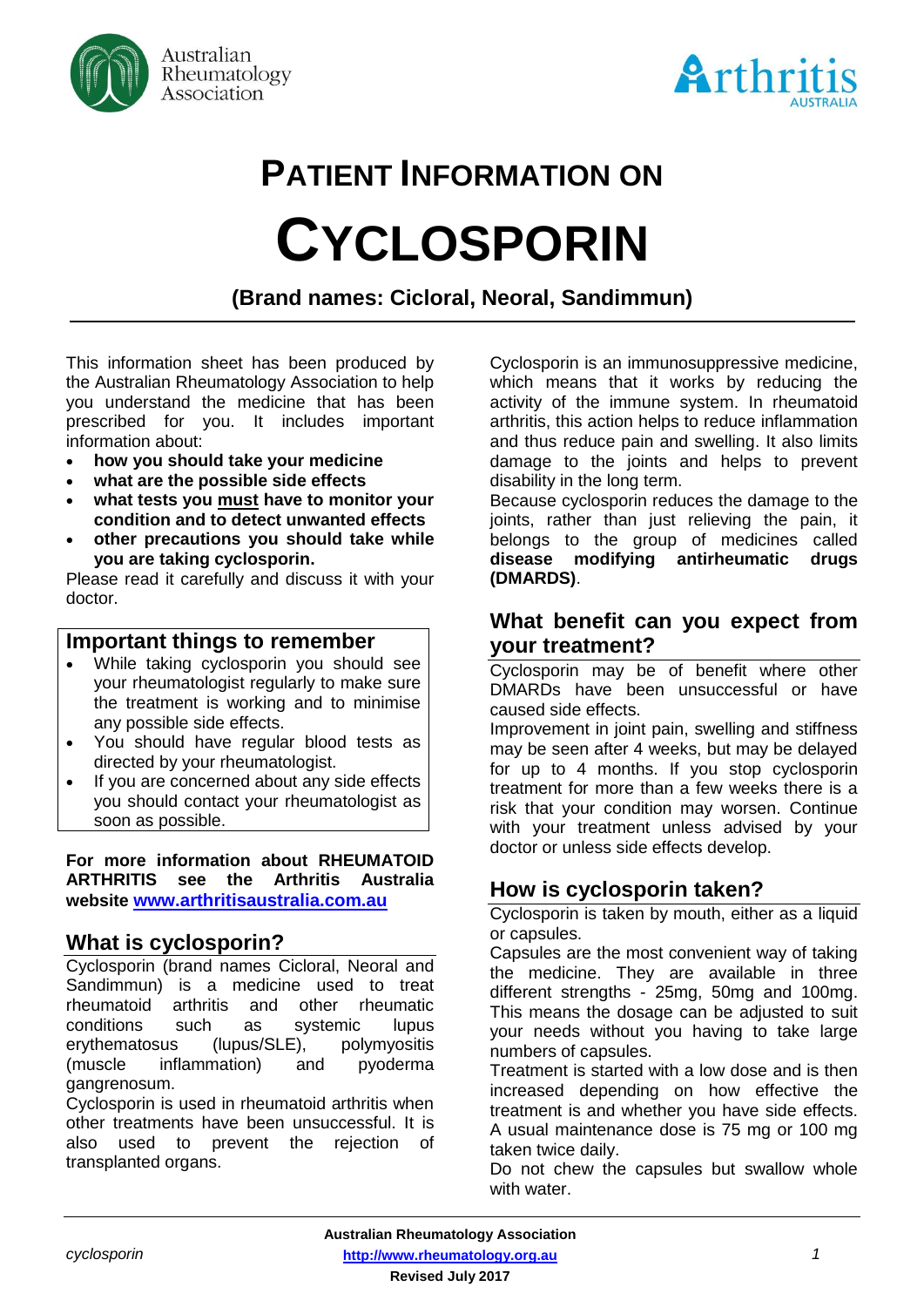Cyclosporin may be used with other arthritis medicines including:

- other DMARDs such as methotrexate
- steroid medicines such as prednisolone or cortisone injections into the joint
- anti-inflammatory medicines (NSAIDs) such as naproxen (Naprosyn) or ibuprofen (Brufen, Nurofen).

simple pain medicines such as paracetamol.

There are separate information sheets for the medicines mentioned above on the ARA website.

# **Are there any side effects?**

You might experience side effects with your treatment. Tell your doctor if you are concerned about possible side effects.

A reduction in the dose may minimise side effects so that you can continue to take the treatment. Your doctor will advise on any dose changes that are necessary.

#### *Most common possible side effects*

- Cyclosporin can cause an *increase and darkening of body hair* especially on the face. This can be managed with bleaching or other cosmetic approaches.
- *Bleeding, tender or enlarged gums* may occur but good dental hygiene minimises this effect.
- At the beginning of treatment, a feeling of *pins and needles* or a burning feeling can occur in the hands and feet. There might also be a slight tremor of the hands. These effects tend to lessen after a few weeks and are not serious.
- Cyclosporin can affect your *kidneys* and may increase *blood pressure*. These problems are more common in older people. Kidney function and blood pressure will be monitored. If problems occur, the dose will be reduced or the medicine may be stopped.

#### *Less common or rare possible side effects*

- Less common side effects include *skin rash, nausea (feeling sick), vomiting, fever or chills*.
- Cyclosporin can increase the risk of *skin cancers (*see *Precautions* on page 3*)*.
- Cyclosporin can increase the risk of *infections*. You should report any infections such as a sore throat or fever to your doctor.
- Rarely, cyclosporin has been found to cause mouth ulcers, diarrhoea, headaches, leg cramps, confusion, weight loss, difficulty

breathing, tiredness and swelling of the hands or feet.

## **What precautions are necessary?**

#### *Blood tests*

- Since the kidneys and blood pressure may be affected by cyclosporin you **must** have regular blood tests and GP visits during your treatment. This is important as you may not get **symptoms** from blood pressure rising or kidney issues.
- As well as monitoring for side effects, blood tests help to monitor your condition to determine if the treatment is effective.
- Blood tests are recommended every two weeks to begin with. As treatment is stabilised the tests will be done less frequently.
- Your general practitioner (GP) will be informed about the monitoring schedule. It is important to see your GP if you have been asked to do so as they have an important role to play in monitoring your condition.

#### *Use with other medicines and food*

- Cyclosporin can interact with other medicines. You should tell your doctor (including your general practitioner, rheumatologist and others) about all medicines you are taking or plan to take. This includes over the counter or herbal/ naturopathic medicines. You should also mention your treatment when you see other health professionals.
- If you are taking cyclosporin you should not take St John's wort. This is an ingredient in some complementary medicines recommended for depression, which you can buy without a prescription.
- **You should avoid eating grapefruit or drinking grapefruit juice** while taking this medicine, as it can affect the level of cyclosporin in the body.
- Most vaccines can be given safely with cyclosporin. Talk with your rheumatologist before receiving any vaccines.
- Cyclosporin is often used together with other DMARDs to treat rheumatoid arthritis.

#### *Use in* p*regnancy and breastfeeding*

- Cyclosporin can be used in pregnancy if the mother's condition is serious and no other effective treatment is available. It must, therefore be used with caution.
- You should not breastfeed when taking cyclosporin.